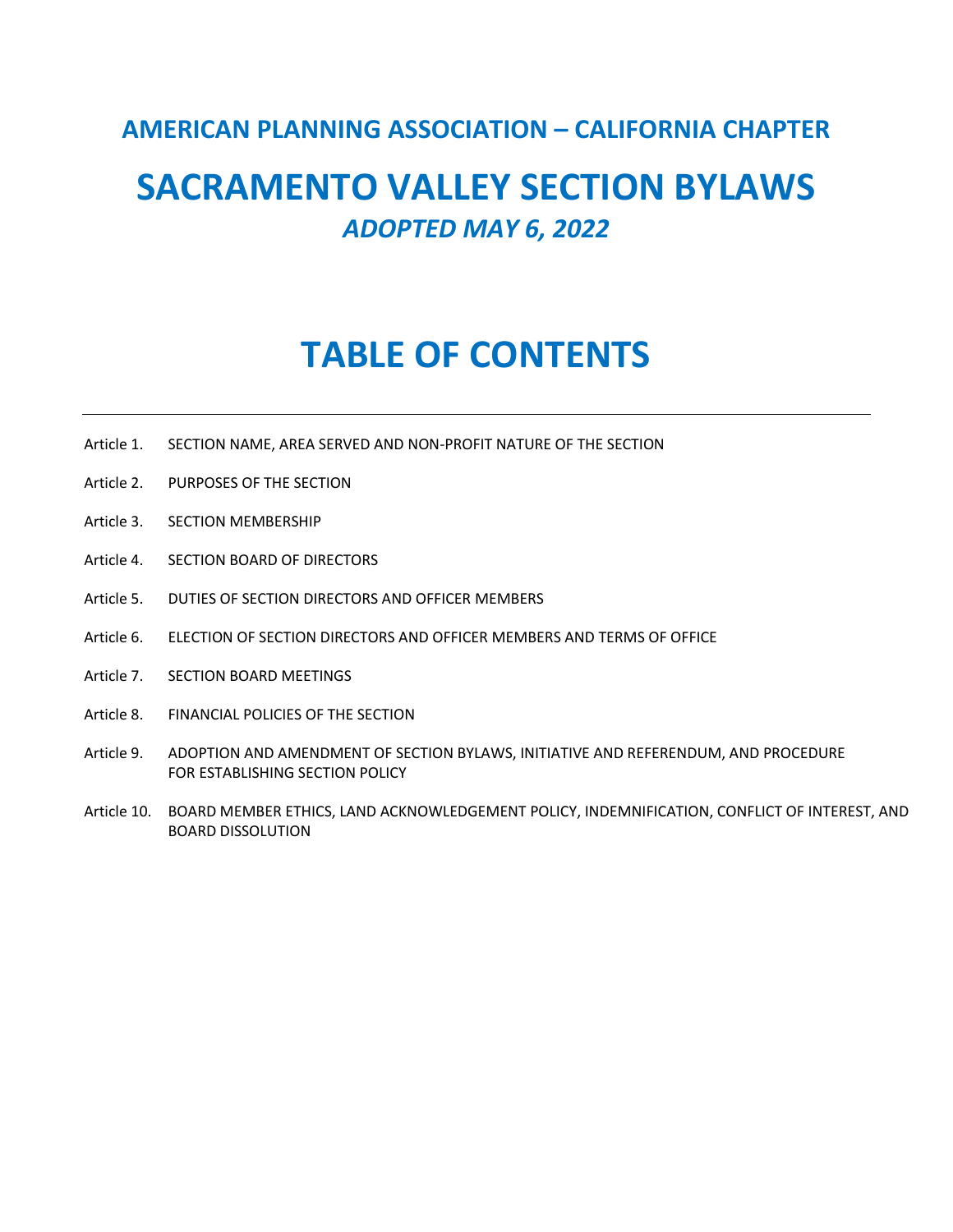# **ARTICLE I. SECTION NAME, AREA SERVED AND NON‐PROFIT NATURE OF THE SECTION**

The name of this Section of the American Planning Association (APA), California Chapter shall be the SACRAMENTO VALLEY SECTION (hereafter referred to as "the Section"). The area served by the Section (Section area) shall be the counties of Alpine, Amador, Butte, Calaveras, Colusa, El Dorado, Glenn, Lassen, Modoc, Nevada, Placer, Plumas, Sacramento, San Joaquin, Shasta, Sierra, Siskiyou, Sutter, Tehama, Yolo, and Yuba.

The counties within the Section area are further divided into four (4) Divisions: Cascade (including Siskiyou, Modoc, Lassen and Shasta counties), North Valley (including Tehama, Plumas, Glenn, Butte, and Colusa counties), Sacramento (including Sacramento, Yolo, Yuba, Placer [Rocklin and Roseville], Sutter, and San Joaquin counties), and Sierra (including Sierra, Nevada, Placer [all areas except Rocklin and Roseville], El Dorado, Amador, Alpine, and Calaveras counties).

The Section is established through the California Chapter Bylaws. The Section shall be a not-for-profit entity under the auspices of the APA, California Chapter, which is a 501 (c)(6) non‐profit corporation.

# **ARTICLE 2. PURPOSES OF THE SECTION**

# 2.1 SECTION ESTABLISHED

The Section is established through the California Chapter Bylaws as a tangible local expression of APA purposes and objectives and as a vehicle for maximum membership involvement in the activities of the California Chapter.

# 2.2 CONSISTENT BYLAWS

The Bylaws of the Section shall be consistent with the policies and procedures of the California Chapter Bylaws *Article 11 ‐ Chapter Sections*, which directs provisions addressing: establishment of a Section Board and the election thereof, identification of duties of Section Board members, description of Section meetings to carry out the purposes and objectives of the Section, management and accounting of Section finances, and procedures and criteria for formation and maintenance of Subsections and functional departments.

# 2.3 SECTION PURPOSE

The purpose of the Section pursuant to *Section 11.1 – Purposes and Function of the Sections* of the APA Chapter Bylaws shall be to carry out the purposes and objectives of the California Chapter and the APA, as applicable within the established geographic boundary of the Section area, as well as serving the members of the Section. Further, the purpose of the Sacramento Valley Section of the California Chapter of the APA shall be to carry out purposes and objectives of promoting planning related activities and continuing education functions, as stated in the following Mission Statement:

The Sacramento Valley Section constitutes an organization of professional planners, planning commissioners, students and those in related professions who support the planning process. Our resources and services are dedicated to:

**Communication**: Increasing awareness and involvement in community issues and the planning process, for both our membership and our community.

**Education**: Providing and contributing to public forums for teaching, exchanging information and lending our professional experience regarding planning issues.

Advocacy: Implementing decision-making processes, based on sound planning and community development principles, to effectively resolve land use, natural resource and development issues.

**Professionalism**: Training and guiding members according to the National APA standards of professional integrity and promoting membership in the American Institute of Certified Planners (AICP).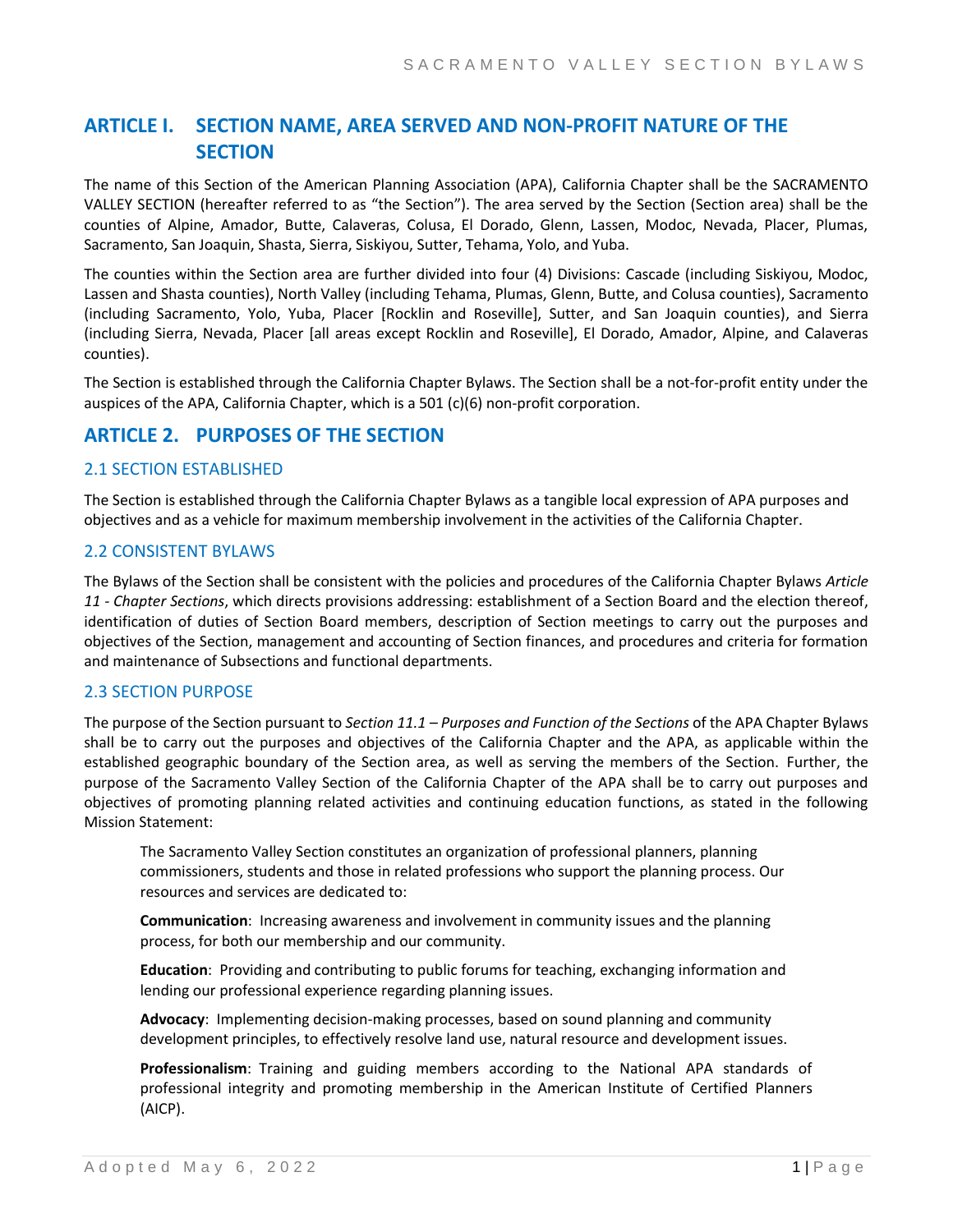# **ARTICLE 3. SECTION MEMBERSHIP**

# 3.1 MEMBERSHIP ELIGIBILITY

California Chapter members whose address of record, as provided to the APA National or California Chapter office, are in the Section area, shall automatically be a member of this Section. Full Section membership is terminated when a name no longer appears on the APA National or California Chapter register of members in good standing.

# 3.2 MEMBERS OF APA RESIDING IN CALIFORNIA

APA members whose addresses of record (as provided by the members to APA) are within the state of California and within the Section area boundary shall automatically be members of the Chapter and Section. (See *Section 3.2 – Members of APA Residing in California* of the California Chapter Bylaws for a further description of roles and restrictions.)

## 3.3 MEMBERS OF APA NOT RESIDING IN CALIFORNIA

A member of APA whose address of record is outside California may, upon payment of California Chapter dues, be a non‐resident member of the California Chapter. Non‐resident members shall have the same privileges as Chapter‐Only members, except that they shall not hold any Chapter or Section office and shall not vote in Chapter or Section elections.

## 3.4 MEMBERS OF CALIFORNIA CHAPTER‐ONLY

Persons who are not members of APA may choose to be California Chapter-Only members whose membership eligibility, roles and restrictions are addressed in the California Chapter Bylaws *Section 3.4* ‐ *Members of California Chapter‐Only*. After demonstrating to the California Chapter an address of record that is within the Section area boundary, the person shall also be a member automatically of the Section. Per Chapter Bylaws Section 3.4, Chapter‐ Only members may vote in Section elections and may hold a position on the Section Board except for the positions of Section Director, Section Director‐Elect, Past Section Director, Professional Development Officer, and Treasurer.

# 3.5 SECTION AFFILIATE MEMBERSHIP

"Section Affiliate" members are individuals that are interested in furthering the purpose of the Section. Section Affiliate members receive all Section publications.

Section Affiliate Members will receive the same discounts to Section events as full and California Chapter APA members. Fees for Section Affiliate Membership is to be set by the Section Board and collected by the Membership Director. In accordance with Section By-Laws, these members may not hold any Section office. Section Affiliate members will not be eligible to be a member of the AICP, as prescribed by APA and AICP By‐Laws.

# **ARTICLE 4. SECTION BOARD OF DIRECTORS**

The Elected Members enumerated in Article 4.1 shall constitute the Executive Board of the Section to conduct business of the Section at such time as the full Section Board cannot meet. The Past Section Director shall be a member of the Executive Board at any time there is not a Section Director‐Elect. The Executive Board shall include either the Past Section Director or Section Director‐Elect, but not both at the same time.

The Elected Members listed in Article 4.1 and the Appointed Members listed in Article 4.2 shall constitute the Section Board. All Elected and Appointed members of the Section Board shall be volunteers and shall serve without financial remuneration.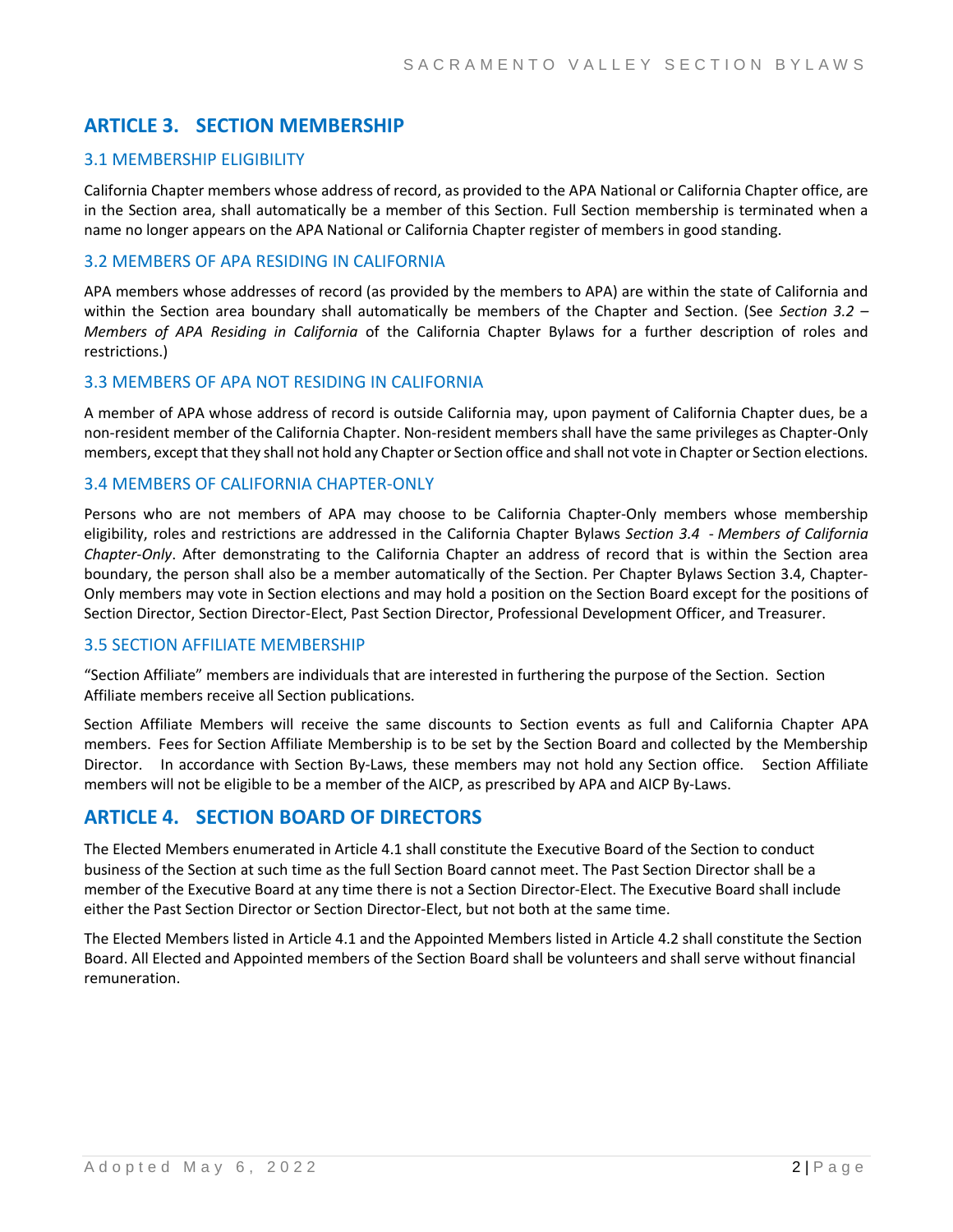# 4.1 ELECTED MEMBERS

The Elected Members of the Section shall be:

- Section Director
- **Secretary**
- Treasurer
- Professional Development Officer
- Director of Programs
- Director of Membership, Diversity, and Equity
- Section Director‐Elect
- Past Section Director (Executive Board member only when there is not a Section Director‐Elect)

# 4.2 APPOINTED MEMBERS

The Appointed Members of the Section, as follows, may be appointed to serve at the discretion of the Elected Members in the accomplishment of Section duties. These officers are appointed to manage or fulfill specific duties:

- News and Information Director
- Student Representative
- Young Planners Group (YPG) Representative
- Cascade Division Director
- North Valley Division Director
- Sacramento Division Director
- Sierra Division Director
- Legislation Director
- University Representative
- Website Director
- Association of Environmental Professionals (AEP) Liaison
- Awards Director
- Planning Commission Representative
- Sponsorship Chair
- California Planning Foundation (CPF) Liaison
- Section Historian
- Emeritus Members (non‐voting)
- PLAN Steering Committee Chair (non‐voting)

Other Committee or Professional Organization Representatives, as deemed necessary to fulfill the purposes and objectives of the Section, may be appointed by the Elected Members.

# 4.3 PAID CONTRACTORS OF THE SECTION

If the Section hires any person to perform any paid functions on behalf of the Section, the Section shall hire that person as an independent contractor and require that the person has and provides a copy of a business license or equivalent document issued from the jurisdiction where the person's office resides, and state in writing that the contractor meets all of the requirements of AB 5, Statutes of 2019 for a business-to-business relationship:

(a) maintains a business location that is separate from the hiring entity (including the individual's residence);

(b) maintains a business license if the work is performed more than six months after the effective date of the bill;

- (c) has the ability to set his or her own hours and set or negotiate his or her own rates;
- (d) customarily engages in the same type of work performed under contract with another entity; and
- (e) customarily and regularly exercises discretion or independent judgment in the performance of the services.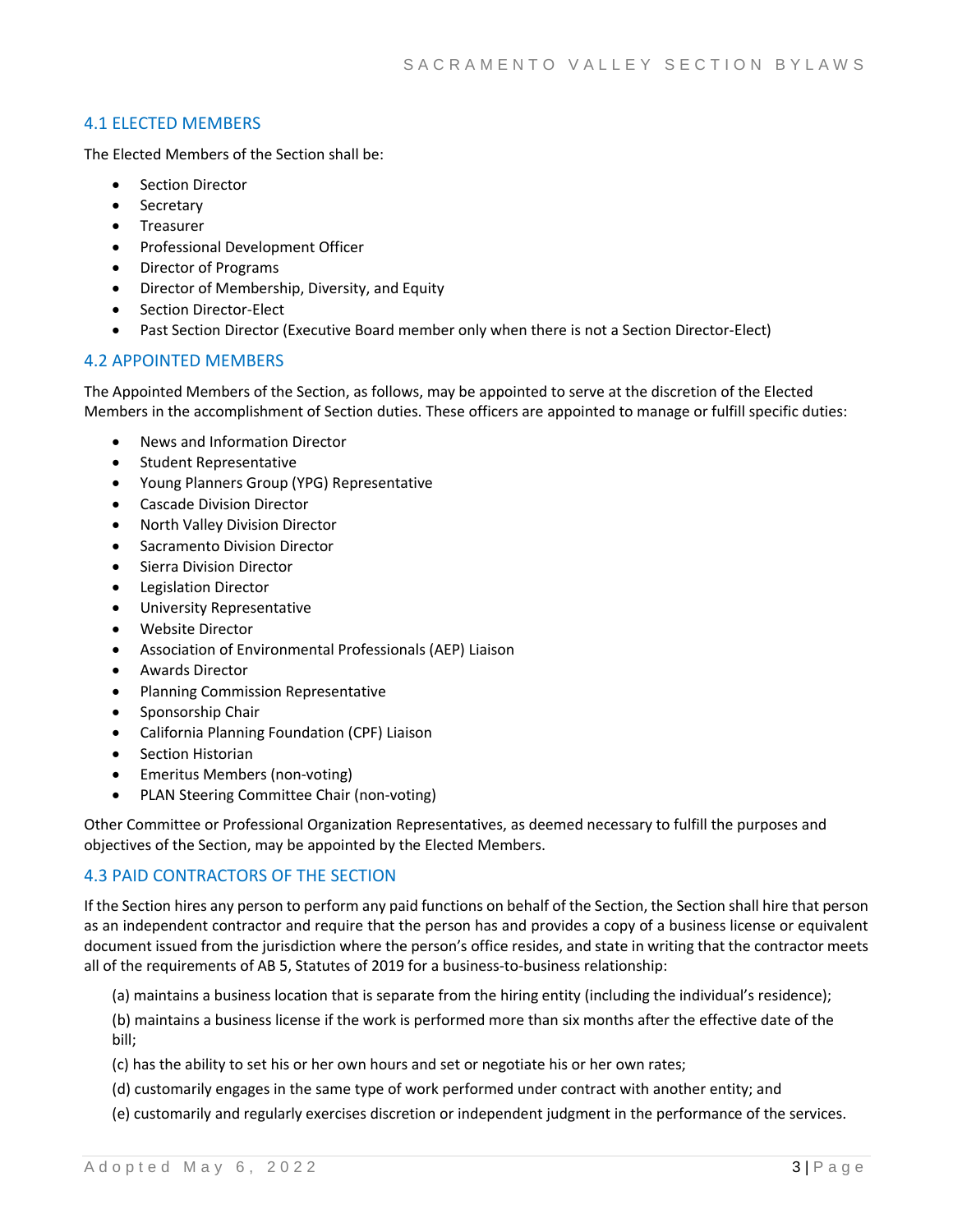# **ARTICLE 5. DUTIES OF SECTION DIRECTORS AND OFFICER MEMBERS**

This article includes all of the specific duties assigned to the Section Director and officer members, whether elected or appointed, as listed under Article 4.1 and Article 4.2.

## 5.1 Elected Members

#### A. Section Director

The duties of the Section Director shall be:

- 1. To preside at Section meetings, and at meetings of the Section Board;
- 2. To appoint, with consent of the Section Board, all Section committees;
- 3. To represent the Section at official functions;
- 4. To prepare and submit an annual budget to the Section Board for review and adoption;
- 5. To serve on the California Chapter Board as the Section representative;

6. To carry out the policies and programs established by the Section Board and be responsible for the management of Section affairs; and

7. To perform other such duties as are customary to the office of the Director, consistent with these By‐Laws and the purposes and policies of the Section.

#### B. Secretary

The Secretary shall preside at all meetings and represent the Section in the absence of the Section Director, or Past Section Director. In the event of an extended absence or disability of the Section Director, the Section Board may authorize the Secretary or Past Section Director to act as the Section Director for the duration of said absence or disability.

The duties of the Secretary shall be:

- 1. To receive and be held responsible for all records of the Section;
- 2. To assist the Section Director in developing and distributing the Section Board meeting agendas;
- 3. To take and distribute Section Board minutes;
- 4. To stay current on any Chapter By‐law changes that affect the Section;

5. Provide information and opinions to the Section Board with respect to the Section By‐laws, procedures, and protocol;

6. Maintain the Section By‐laws and make revisions as directed by the Section Board; and

7. Ensure that the By‐laws are kept current, posted to the Section Website, and disseminated to Board Members in a timely manner.

The Secretary shall have such other duties as are assigned by the Section Director.

#### C. Treasurer

The duties of the Treasurer shall be:

1. To act as treasurer for the Section;

2. To receive and be held responsible for all funds, dues or assessments of the Section; 3. To assist the Section Director in developing the Section budget and make financial reports on a regular basis;

4. To submit quarterly financial reports to the Section Board for adoption;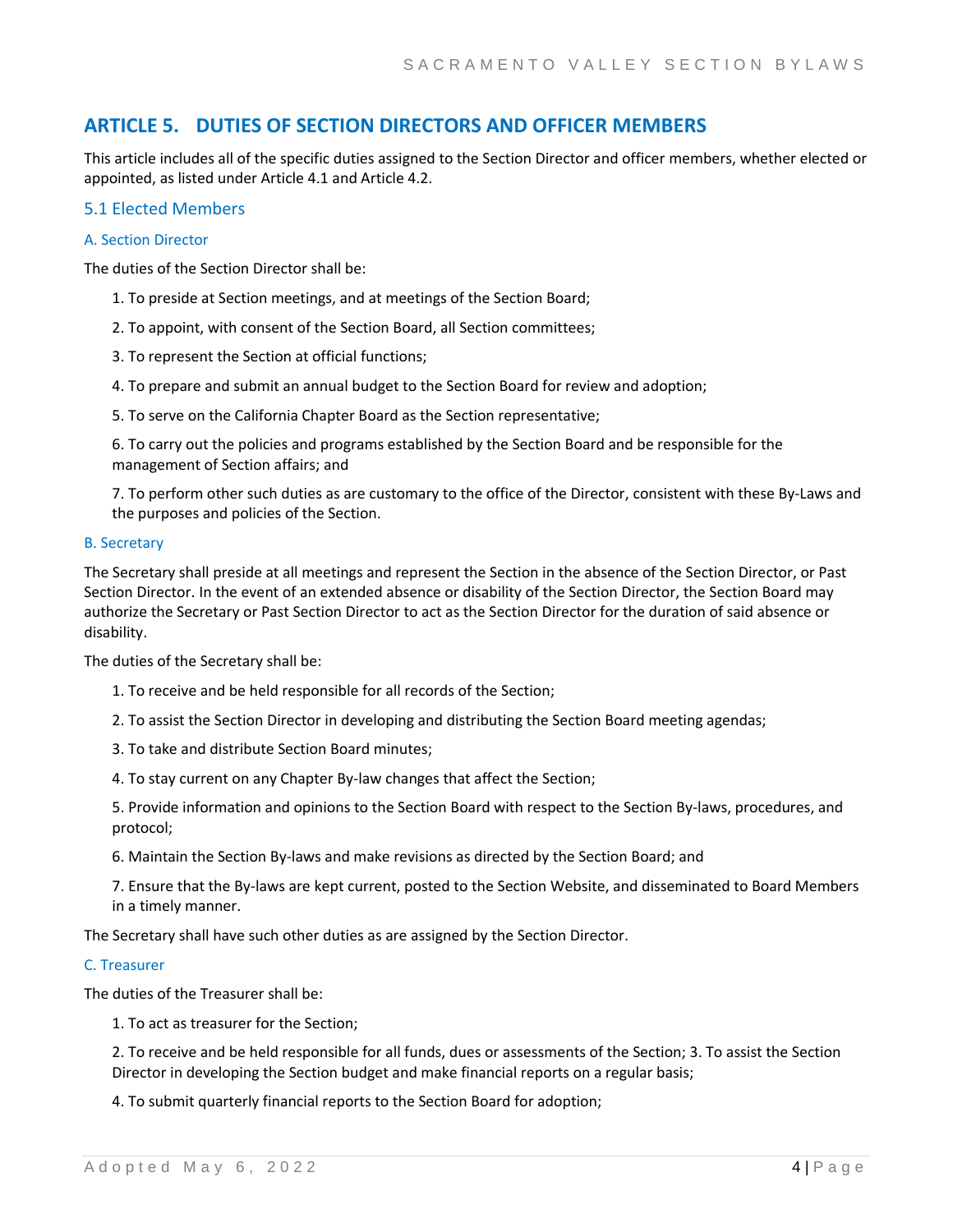5. To submit quarterly financial reports, including an end‐of‐the‐year financial report, to the Chapter to be added to the Chapter tax returns and kept on file in the Chapter offices; and

6. To coordinate and approve the disbursal of Section funds.

The Treasurer shall have such other duties as are assigned by the Section Director.

#### D. Professional Development Officer

The duties of the Professional Development Officer shall be:

1. To organize a professional development program for the Section;

2. To coordinate counseling of members desiring to take the AICP exam and supervise programs developed to address professional development needs;

3. To develop annual seminars which address professional development of the Section membership;

4. To develop and maintain working relationships with the Association Vice President for Professional Development and the Chairpersons of the Association Professional Development Committee; assist with their needs and activities in the Section's area;

5. To monitor and coordinate any planning school accreditation/recognition issues in the Section; to recruit, make recommendations for, maintain liaison with student representatives from organized planning curriculums in the Section and to report to Section Board where appropriate; and

6. To assist the Membership Director with membership retention.

The Professional Development Officer shall have such other duties as are assigned by the Section Director.

#### E. Director of Programs

The duties of the Director of Programs shall be:

1. To develop, recommend, and maintain a calendar of Section‐related programs and awards;

2. To make necessary arrangements to carry out these programs and events;

3. To work with the Division Directors to develop and coordinate program meetings;

4. To assist and support the Section Director in developing relationships, joint programs with allied professions, and public groups;

5. To maintain contact with the Association Vice President of Conferences to coordinate local efforts for Association programs; and

6. To preside over program committee meetings.

The Director of Programs shall have such other duties as are assigned by the Section Director.

#### F. Director of Membership, Diversity, and Equity

The duties of the Director of Membership, Diversity, and Equity shall be:

1. To maintain a current accounting of Section membership as provided by the Chapter, including a Section Affiliate Membership List;

2. To promote APA membership to prospective members;

3. To coordinate membership drives and other recruitment as directed by the Section Board;

4. To collect fees for Section Affiliate Memberships and forward them to the Treasurer;

5. To develop and implement a strategy for membership retention; and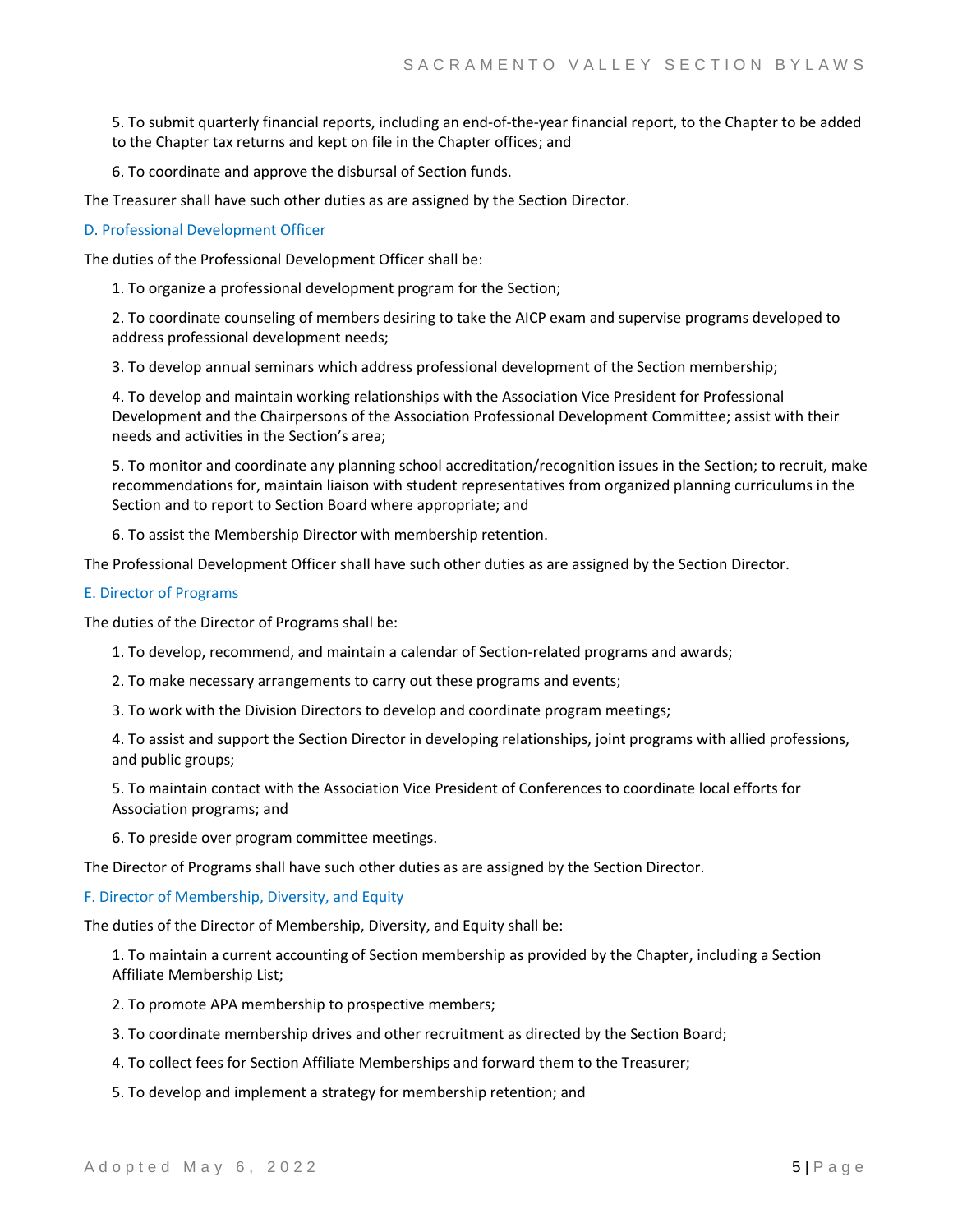6. To promote diversity and equity within the Section and coordinate diversity activities with the California Chapter's Vice President for Diversity and Equity, which shall include:

a. Developing an understanding of diverse and inclusive perspectives within the Section and California Chapter;

b. Promoting the recruitment, support, and retention of planners of color and others from cultural underrepresented groups in the planning profession and in the Section;

c. Support the annual Diversity Summit at the State Conference with planning, content development, logistics, and attendance;

d. Promote programming and learning activities for economically disadvantaged and underrepresented students to learn about and enter the planning profession; and

e. Outreach to and develop relationships with other affinity groups that work with disadvantaged and underrepresented communities and encourage equitable policies and engagement.

The Director of Membership, Diversity, and Equity shall have such other duties as are assigned by the Section Director.

#### G. Section Director‐Elect

The Section Director‐Elect shall serve as a one‐year understudy to the Section Director in anticipation of being a candidate for Section Director at the completion of the second year of the Section Director's term.

The duties of the Section Director Elect shall be:

1. To assist the Section Director in carrying out the policies and programs established by the Executive Board, and to assist the Section Director with the affairs of the Section; and

2. Such other duties as assigned by the Section Director.

#### H. Past Section Director

The duties of the Past Section Director shall be:

- 1. To effect a smooth transition from the outgoing administration to the incoming administration;
- 2. To assist the incoming Section Board with orientation and contact with the Association Board; and
- 3. To undertake and seek other assignments as the Board and Past Section Director may find mutually agreeable.

#### 5.2 Appointed Members

#### A. News and Information Director

The duties of the News and Information Director shall be:

1. To collect, edit, coordinate and arrange for posting of Section news and relevant information to the Section Website;

2. To coordinate Section news with the Section Board, the Director of Programs, and other contributors;

3. To coordinate with the Section Website Director to maintain current news and relevant information on the Website; and

4. To maintain contact with the Association Vice President for Public Information and assist in coordinating local arrangements and public information for Association programs.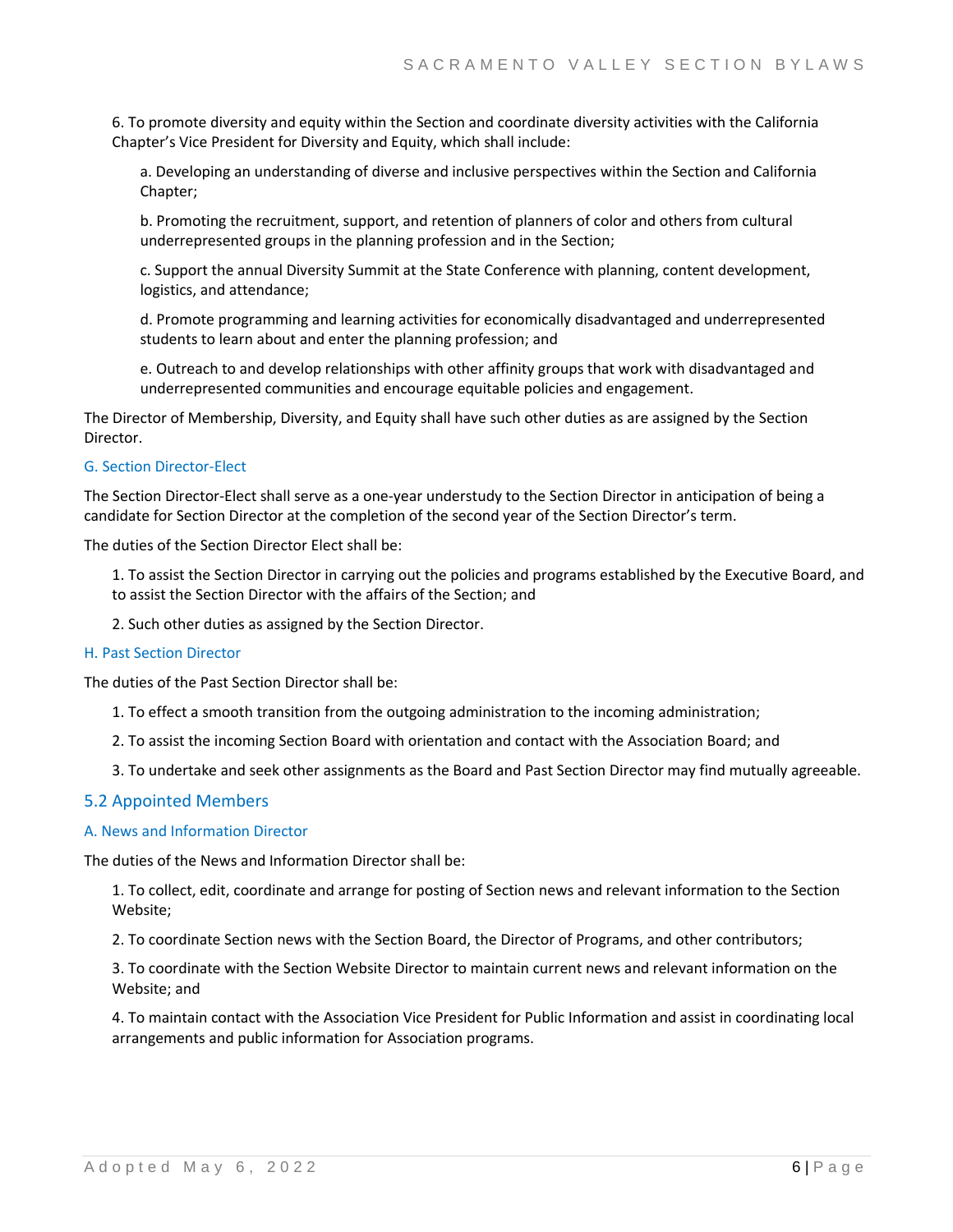#### B. Student Representative

The Student Representative shall be a full-time student enrolled in 8 units or more per semester/quarter of college level course work at a state accredited university. The student shall be engaged in planning or related course work. Selection shall be made by appointment, subsequent to nomination of a candidate by the Executive Board in accordance with Article 6.2.

The duties of the Student Representative shall be:

1. To advise the Section Board concerning student affairs and coordinate activities with the Young Planners Group Representative;

2. To promote an efficient communication network between planning students and the Section;

- 3. To improve student/professional interaction at Section programs and activities; and
- 4. To maintain liaison with the Association Student Representative.

#### C. Young Planners Group (YPG) Representative

The duties of the Young Planners Group Representative shall be:

- 1. To advise the Section Board concerning activities and programs of the Young Planners Group;
- 2. To promote an efficient communication network between young planners, students and the Section; and
- 3. To improve young planner interaction at Section programs and activities.

#### D. Division Directors

The duties of the Division Directors (Cascade, North Valley, Sacramento, and Sierra) shall be:

1. To provide input to the Section Board related to the special needs of members in specified regions of the Section;

2. To develop an annual budget for the Division(s) to be submitted to the Treasurer for review and approval by the Section Board;

3. To organize meetings or workshops during the year for members in the specified region;

4. To assist the Professional Development Officer and the Director of Programs in organizing meetings and workshops that address the needs of the Section membership; and

5. To assist the Section News and Information Director to publicize Section and regional activities.

#### E. Legislation Director

The duties of the Legislation Director shall be:

1. To keep the Section Board and Membership apprised of California and National legislation of interest to our profession;

- 2. Coordinate Planning Legislative Update activities; and
- 3. Participate in Association legislative review.
- F. University Representative

The duties of the University Representative shall be:

1. To act as a liaison between the Section Board and the planning schools and programs within the region;

2. To provide support to the Section Student Representative;

3. Coordinate with local Universities and Higher Education Institutions to promote planning education for the Section Membership; and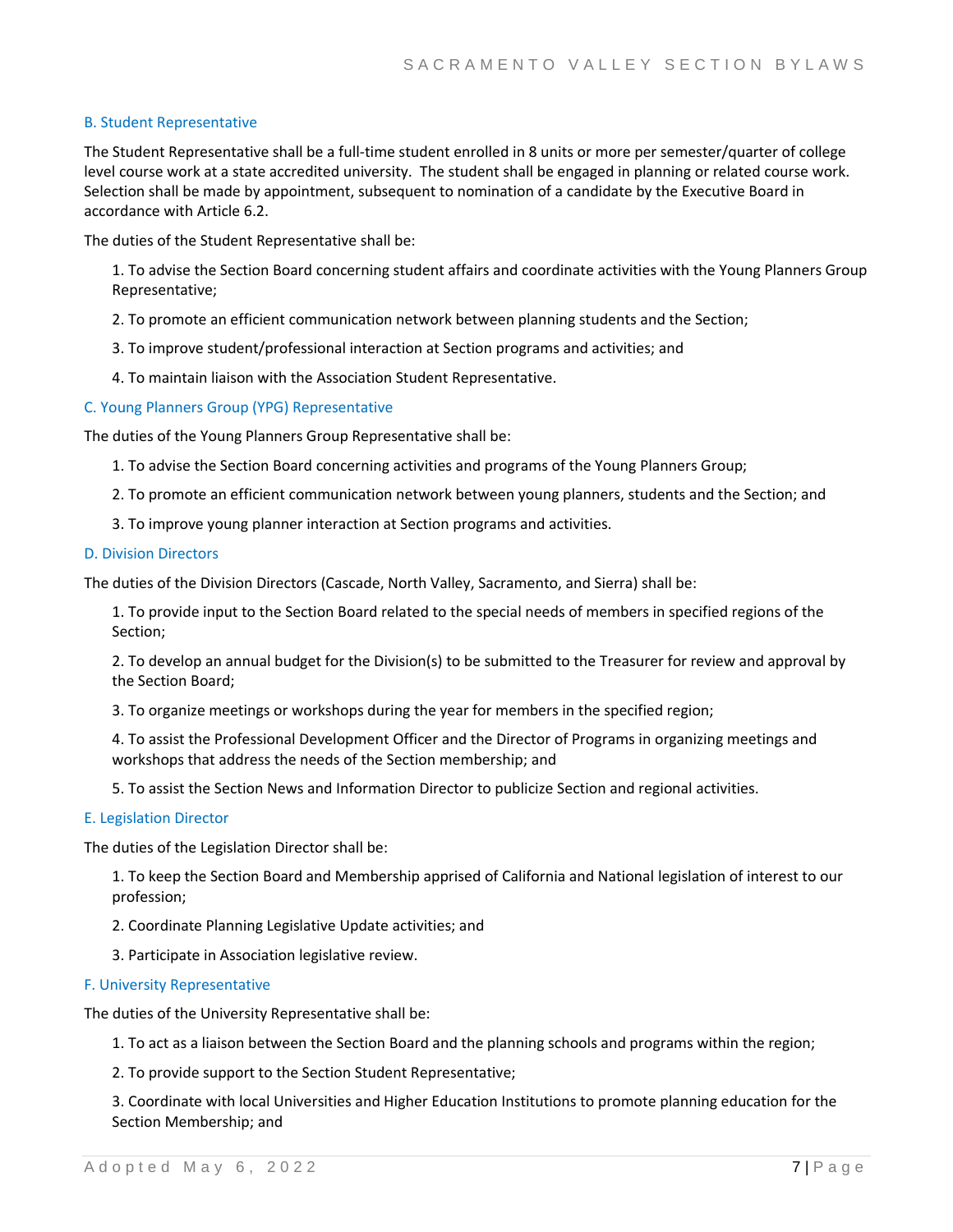4. Coordinate with the Section Board to schedule workshops and courses at local Universities and Higher Education Institutions for continuing education of Section members.

#### G. Website Director

The duties of the Website Director shall be:

1. To maintain the functionality and content of the Section Website;

2. To coordinate with the Section News and Information Director to ensure timely updates of relevant information;

3. To coordinate with Section Board Members to ensure information relevant to their roles is reflected on the Website in a timely manner; and

4. To coordinate with the Association Vice President of Public Information to assist in publishing Section information to the Association Website.

#### H. Association of Environmental Professionals (AEP) Liaison

The Duties of the AEP Liaison shall be:

1. To act as a liaison between the Section Board and the AEP Superior California Chapter Board (Siskiyou, Modoc, Shasta, Lassen, Tehama, Glenn, Butte, Plumas, Colusa, Sierra, Calaveras, Alpine, Stanislaus, Tuolumne, Mariposa, Sutter, Yuba, Nevada, Placer, Yolo, Sacramento, El Dorado, San Joaquin, and Amador counties);

2. To assist the Director of Programs and the Program Committee with activities and programs involving both organizations; and

3. Apprise the Section Membership of opportunities to benefit from AEP programs and activities.

#### I. Awards Director

The Duties of the Awards Director shall be:

1. To solicit from the Membership and from outside sources, potential award‐winning plans, projects, programs, and people from specified categories during each calendar year;

2. Assist Award applicants with submittals to the Section and the California Chapter;

3. Select Awards Jury of five, including one Young Planner Group member, and send all award application materials to Jury members;

4. Convene an Awards Jury meeting to deliberate on awards;

5. Coordinate the awards nomination process for and selection of the Local Vision Awards, Legacy Award, and other recognitions;

6. Arrange to have award certificates, plaques, trophies and the like prepared for each award winner; and

7. Coordinate the Annual Awards Program at the beginning of each calendar year.

#### J. Planning Commission Representative

The Duties of the Planning Commission Representative shall be:

1. To represent the interests of Planning Commission Members of APA;

2. Assist the Director of Programs and the Program committee in the development of Planning Commissioner‐ related training, programs and activities within the Section; and

3. Participate in Section Planning Commissioner meetings as appropriate.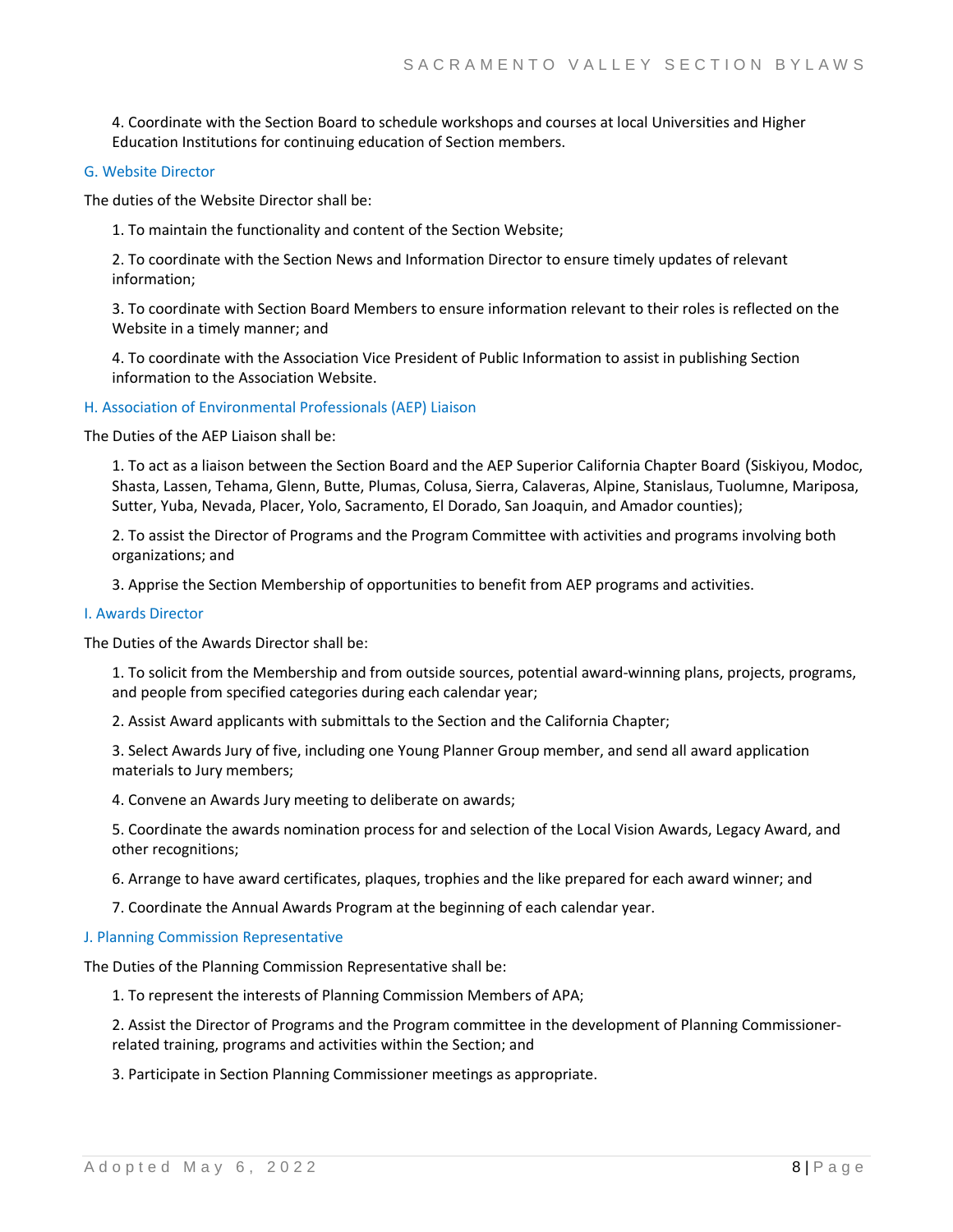#### K. Sponsorship Chair

The Duties of the Sponsorship Chair shall be:

1. To develop an annual Sponsorship Program including identification of potential sponsors, recruitment and retention, sponsorship benefits, and sponsor recognition;

2. Coordinate an annual Sponsorship Fund Drive at the beginning of each calendar year; and

3. Identify opportunities to recognize Sponsors at Section programs and activities during the year.

#### L. California Planning Foundation (CPF) Liaison

The Duties of the CPF Liaison shall be:

1. Represent the Section in events and activities sponsored by the CPF Board of Directors;

2. Coordinate the Section's contribution of scholarship monies and/or raffle prizes and gifts to benefit the CPF's Scholarship Program; and

3. Assist in furthering the activities of the California Planning Foundation, including professional development workshops.

#### M. Section Historian

The Duties of the Section Historian shall be:

1. To record and preserve major accomplishments of the Section, including but not limited to Chapter and National Awards, Local, State or National recognition, and any other unique aspects of Section accomplishments;

2. Develop and maintain a depository to archive, store or display Section accomplishments; and

3. Coordinate as necessary with the Chapter Historian and the archive program at California State University, Northridge.

#### N. Emeritus Members

The Board may appoint Emeritus members. Former Board members who wish to continue providing service and advice are eligible as Emeritus members. Emeritus members shall not have voting powers.

#### O. PLAN Steering Committee Chair

The Board may appoint a PLAN Steering Committee Chair should the PLAN Steering Committee not be in the position to appoint a Chair. The PLAN Steering Committee Chair shall not have voting powers.

The duties of the PLAN Steering Committee Chair shall be:

1. To advise the Section Board concerning activities and programs of the PLAN Program;

2. To promote an efficient communication network between planners looking to be a mentor or mentee and the Section; and

3. To improve mentorship opportunities and interactions between planners at Section programs and activities.

# **ARTICLE 6. ELECTION OF SECTION DIRECTORS AND OFFICER MEMBERS AND TERMS OF OFFICE**

# 6.1 ELECTED MEMBERS AND BOARD TERMS

Pursuant to *11.6 – Terms of Office for Section Directors & Officers*, the Chapter Bylaws requires the term of office of all Section Directors to be two years, as follows:

A. The Directors of Los Angeles, Orange, Sacramento Valley and Central Coast Sections shall take office on January 1 of even‐numbered years.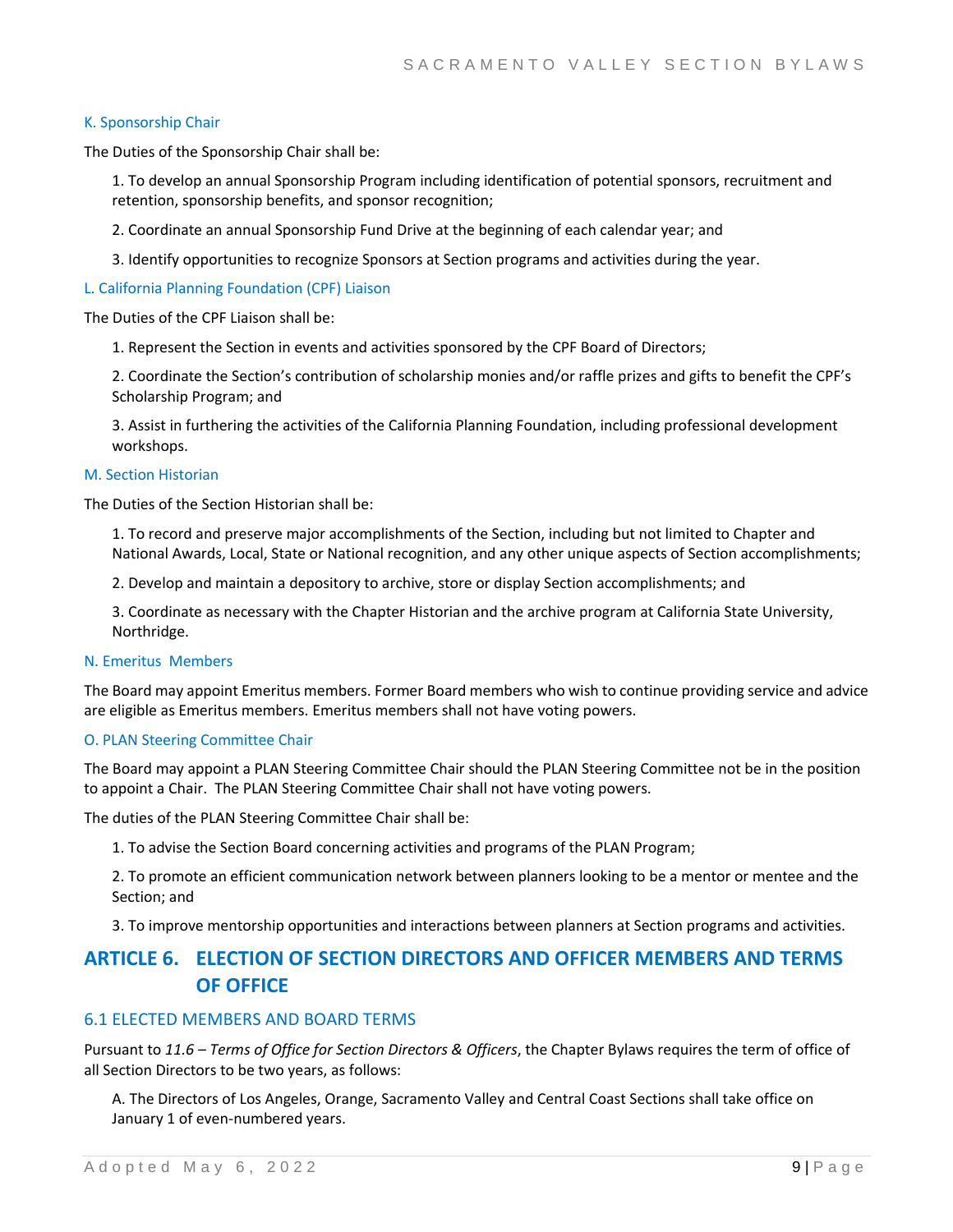B. The Directors of Northern, San Diego, Inland Empire and Central Sections shall take office on January 1 of odd‐ numbered years.

The term of office of all other elected and appointment members of the Section Board shall be specified in the Section Bylaws as follows:

C. The term of office of each Elected and Appointed members (except for Section Director‐Elect) shall be for two (2) years, commencing on January 1st. Officers appointed to a vacant position shall fill the unexpired term which shall not exceed the term of the office vacated.

D. The elected positions of Section Director, Secretary, and Director of Programs shall be elected to serve at the beginning of even‐numbered years. The elected positions of Treasurer, Professional Development Officer, and Director of Membership Diversity and Equity shall be elected to serve at the beginning of odd-numbered years.

E. The position of Section Director‐Elect shall be elected to serve a one‐year term concurrent with the final 12‐ months of the Section Director's term. The Section Director‐Elect shall first be elected in December of an even numbered year for a one‐year term beginning on January 1 of the odd numbered year. All currently Elected Members and Appointed Members except Section Director, as well as the Section membership at large, are eligible to run for Section Director‐Elect.

As required by the Chapter Financial Policies, the minimum qualifications and vacancy requirements of the Section Treasurer are mandated and shall include the following:

F. Any candidate for Section Treasurer shall be knowledgeable in accounting procedures, including posting debits and credits into accounting software, balancing accounts and reconciling statements.

# 6.2 ELECTION COMMITTEE OR PROCESS, NOMINATION OF ELECTED OFFICER MEMBERS AND **VACANCIES**

# A. Nomination of Section Member Officers

1. A Nominating Committee of not less than three (3) Section members shall be appointed by the Section Director prior to October 1st of each election year. The Nominating Committee shall actively solicit nominations. The Nominating Committee shall render its report in time for voting to take place prior to January 1st of each election year. The membership shall have the opportunity to submit name(s) for nomination as candidates for Section Officers by petitions containing signatures of not less than ten (10) Section members eligible to vote. The petition shall be submitted to the Nomination Committee on or before the 1st of December of each election year.

2. The Nominating Committee shall submit the names and qualifications of all candidates meeting the minimum qualifications for inclusion on the election ballot. For those positions without candidates (if any), the Nominating Committee shall select and submit candidate names.

#### B. Vacancies

1. The Section Board may appoint officers to fill vacancies that occur during a term through interim appointment by a two-thirds (2/3) vote of the Section Board. Such Appointed Officers shall serve the unexpired term of their predecessor. If for any reason a Treasurer or Secretary is replaced mid‐term, the Section Director will immediately contact the California Chapter's VP of Administration and send or review all accounting information with the VP of Administration and Chapter/Section bookkeeper before any accounting activities are assumed by the new Treasurer or Secretary.

The Section Board may also appoint a Section Elected Officer who is normally elected if no candidates are available to run for that elected office during a normal election process. Such appointment may only be made if at least two Sectionwide announcements have been made recruiting a candidate or candidates for the position prior to the election deadline, in addition to other recruitment efforts by members of the Elections Committee. The appointment shall be approved by a two-thirds (2/3) vote of voting Section Board members. Such appointed officers shall serve the normal term for the elected position.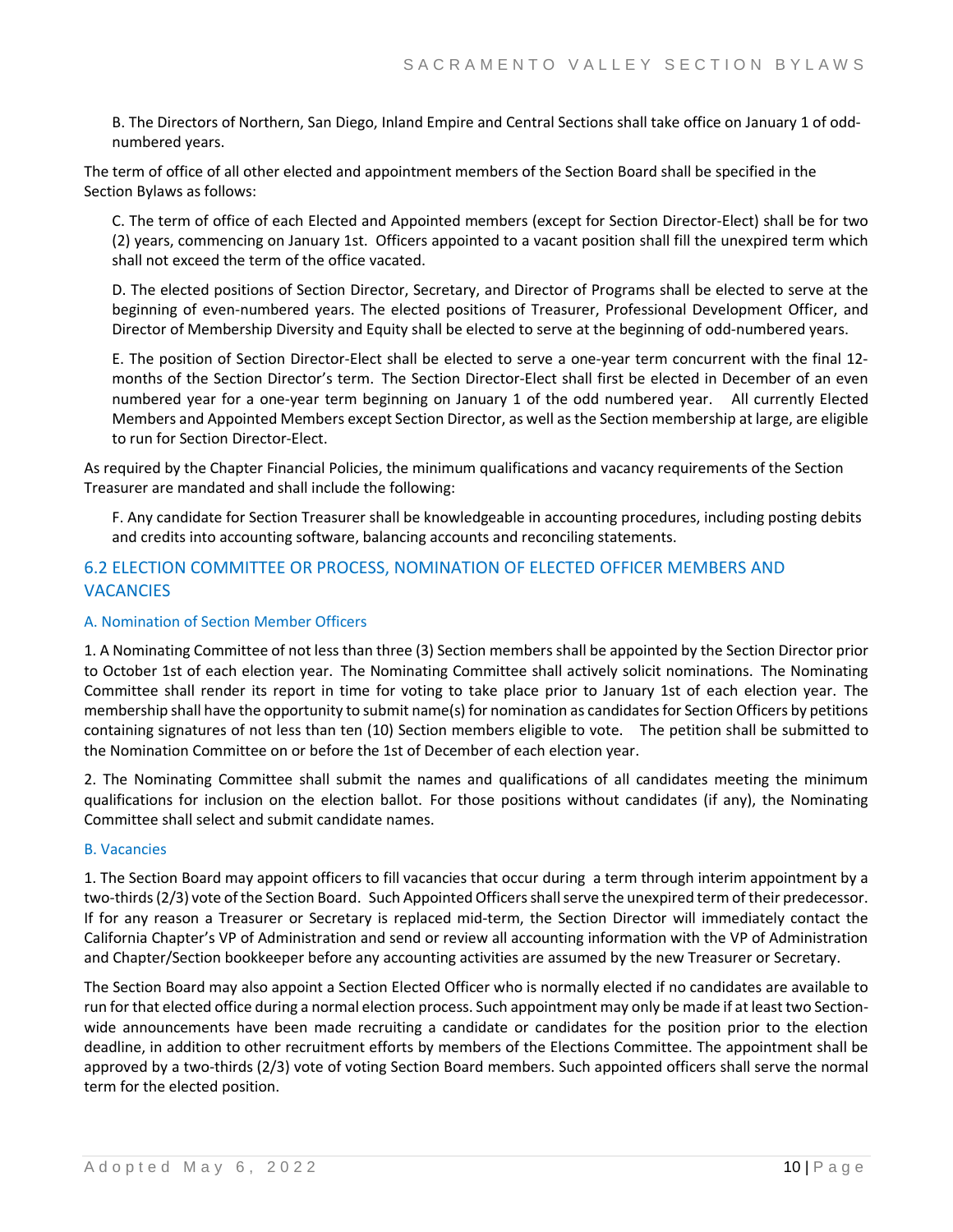In the event that the requirements for an appointment were not met, a special election may be conducted.

2. The Section Director, with the concurrence of at least fifty (50) percent of the Executive Board, shall fill vacancies of Section elected or appointed officers occurring during the term, to serve the unexpired term of their predecessor in office. In the event that the vacancy occurs in the position of Section Director, the Secretary shall assume the position as Acting Section Director until the Executive Board meets and confirms the appointment of a Section Director.

3. In the event that a position is not filled during the annual election, the Section Director, with the concurrence of at least fifty (50) percent of the Executive Board shall appoint a member in good standing to fill the position within sixty (60) days of the Section Election.

C. Voting Procedure and Eligibility to Vote and/or Hold Office

1. All members of the Section, as defined in Article 4.1 and Article 4.2 are eligible to vote in elections for Section Officers and/or hold office as a Section Officer. Members of the Section will be accepted as legitimate nominated and "write in" candidates.

2. Voting for Elected Members shall be by secret ballot either mailed or by electronic means not less than ten (10) days prior to the date specified for the return of the ballot. If a "write in" candidate is elected, the Nominating Committee shall determine if the candidate meets the minimum membership qualifications, as defined in Article 3. The Nominating Committee shall notify the Executive Board within thirty (30) days as to its findings.

3. The Nominating Committee, as identified in Section 6.2.A, will be responsible for the counting and verifying the votes.

## 6.3 NON‐PERFORMANCE OF ELECTED AND APPOINTED BOARD MEMBER OFFICERS

Any Elected Member may be removed from office for non‐performance upon a motion adopted by a two‐thirds vote of the Section Board. A motion will require the following:

A. The grounds for non‐performance must be submitted to the Board and may include: non‐attendance at Board meetings or committee meetings, failure to execute adopted programs, incurring legal liability for the Section or California Chapter based on dilatory performance of duties, misconduct or dereliction of duty, or other criteria that may be added to this subsection.

B. Due process for Elected Member will require at least two consecutive Board meetings to conclude a motion, as follows: the first for the making of the motion and a submission of grounds; and the second to consider any response submitted by the officer charged and to allow the Board to then sustain or deny the motion.

Appointed Board Members not fulfilling responsibilities as assigned in the Section Bylaws may be removed by action of the Elected Member or by a motion brought by the Elected Members to a single Board meeting for action. An Appointed Member shall have the opportunity to correct inappropriate action or inaction before the scheduled Section Board action for removal.

# **ARTICLE 7. SECTION BOARD MEETINGS**

The Section Director may call such meetings as deemed necessary to carry out the purposes and objectives of the Section. A simple majority of the Section Board as defined in Sections 4.1 and 4.2 shall constitute a quorum for the purposes of transacting business at a meeting of the Section Board. The Section Board may vote on all matters pertaining to Section business unless otherwise specified in the By‐Laws.

# 7.1 EXECUTIVE BOARD MEETINGS

A simple majority of the Executive Board, as defined in Section 4.1, shall constitute a quorum for the purpose of transacting business at a meeting of the Executive Board. A majority of those present may take action on any given item unless otherwise specified in the By‐Laws.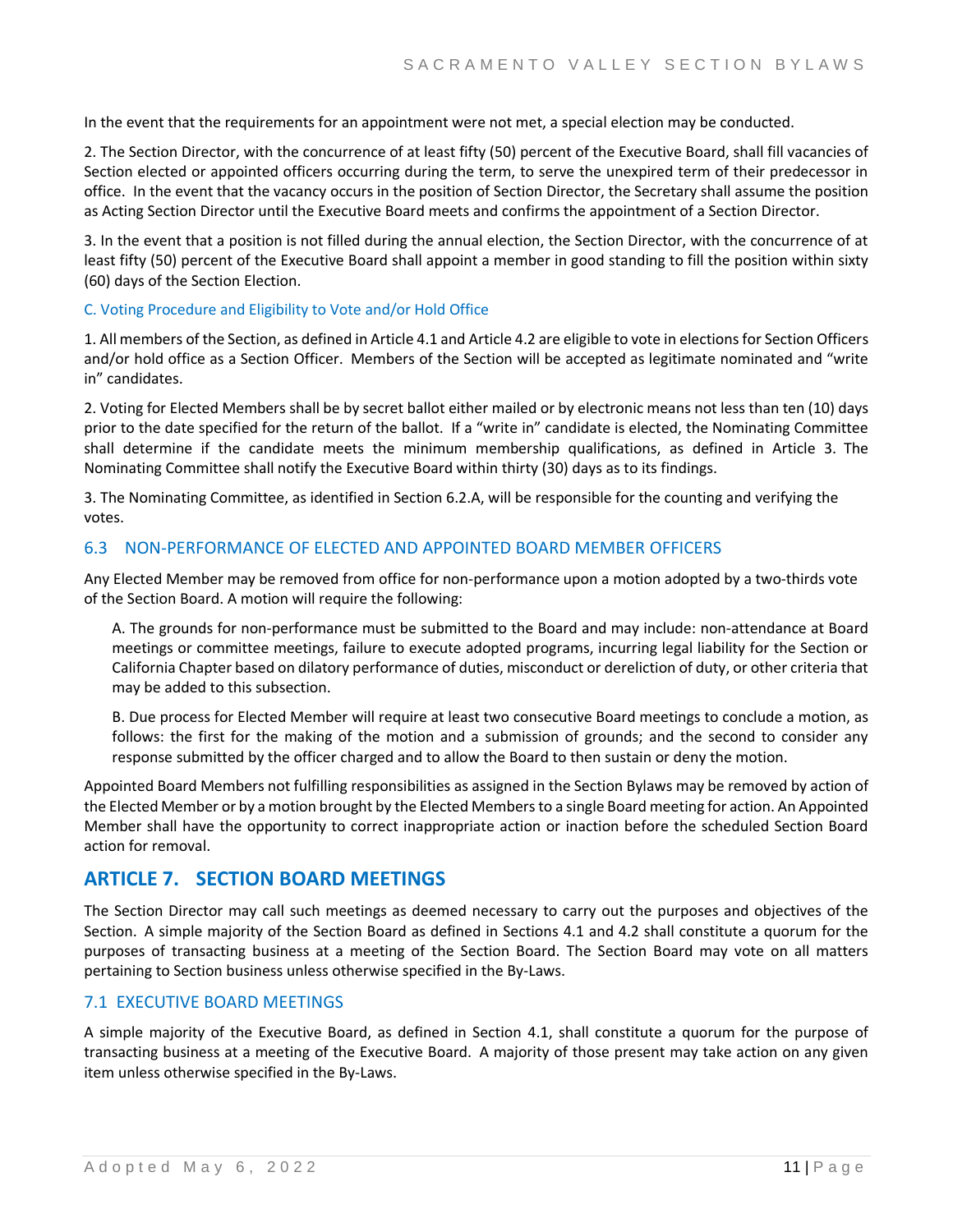# 7.2 EMERGENCY MEETINGS

An emergency meeting may be called by the Section Director only when an item under the Board's authority must be addressed before the next regular meeting due to restrictions on the time to act. If an emergency meeting is required, the Section Director shall convene an in‐person meeting of a quorum of the Section Board. However, if an in‐ person meeting is not possible, a conference call or email vote may occur at the discretion of the Section Director in consultation with the other Elected Members.

# 7.3 NOTICE OF MEETINGS

No official Section business shall transpire at these meetings unless reasonable notice of the time and place of the Section Board meeting or the Executive Board meeting is duly noticed at least seven (7) calendar days prior to the time of the meeting by mailing, facsimile or e‐mail sent to the last known address of each Board Member. The business to be transacted at the meeting need not be specified in the notice of the meeting unless specifically required by law of these By‐laws.

# **ARTICLE 8. FINANCIAL POLICIES OF THE SECTION**

# 8.1 MANAGEMENT OF SECTION FINANCES AND BUDGET

The Section finances shall be managed consistent with the Chapter Bylaws and Chapter Financial Policies, and shall comply with *Section V ‐ Section Financial Policies* of the Chapter Financial Policies. The Section shall spend its revenue obtained from all sources to achieve the purposes and objectives listed in the Section Bylaws in *Article 2 – Purposes of the Section*. The Section Board shall adopt an annual Section budget which shall be reviewed and approved by the Board by a majority vote with income and expense budget line items consistent in category and format with those included for the Sections in the California Chapter Chart of Accounts. The Section shall contract with the Chapter/Section bookkeeper to provide at minimum preparation and review of the monthly statements, quarterly reports, annual report and 1099's. The Section Treasurer shall provide all information necessary required by the Chapter to file annual Chapter tax returns as outlined in the Chapter Financial Policies.

The Section shall include additional policies and procedures governing the Section finances which shall include requirements governing the internal financial oversight of the Section finances including:

- A. A list of primary revenue sources for the Section.
- B. Board member and bookkeeper access to the Section bank accounts and the Quickbooks Online portal.
- C. Board approval required to commit the resources of the Section.
- D. Reimbursement requirements including receipts.

E. A reserves policy that shall include at least the equivalent of six (6) months of operating expenses for the Section, and when funds should be deposited in reserves.

F. How conference profits are to be handled and allocated.

# **ARTICLE 9. ADOPTION AND AMENDMENT OF SECTION BYLAWS, INITIATIVE AND REFERENDUM, AND PROCEDURE FOR ESTABLISHING SECTION POLICY**

# 9.1 ADOPTION OF SECTION BYLAWS

The Section shall adopt and maintain Bylaws to govern Section affairs that are consistent with the California Chapter Bylaws and at a minimum contain: establishment of the Section Board, duties of board members, Section meetings to carry out the purpose and objectives of the Section, and management and accounting of Section finances. The Section Bylaws shall be the primary governing document of the Section. Operating procedures for various activities shall be developed and kept in an electronic location accessible to Section members. Adoption of the Bylaws shall be by a twothirds (2/3) affirmative vote of the filled seats of the Section Board.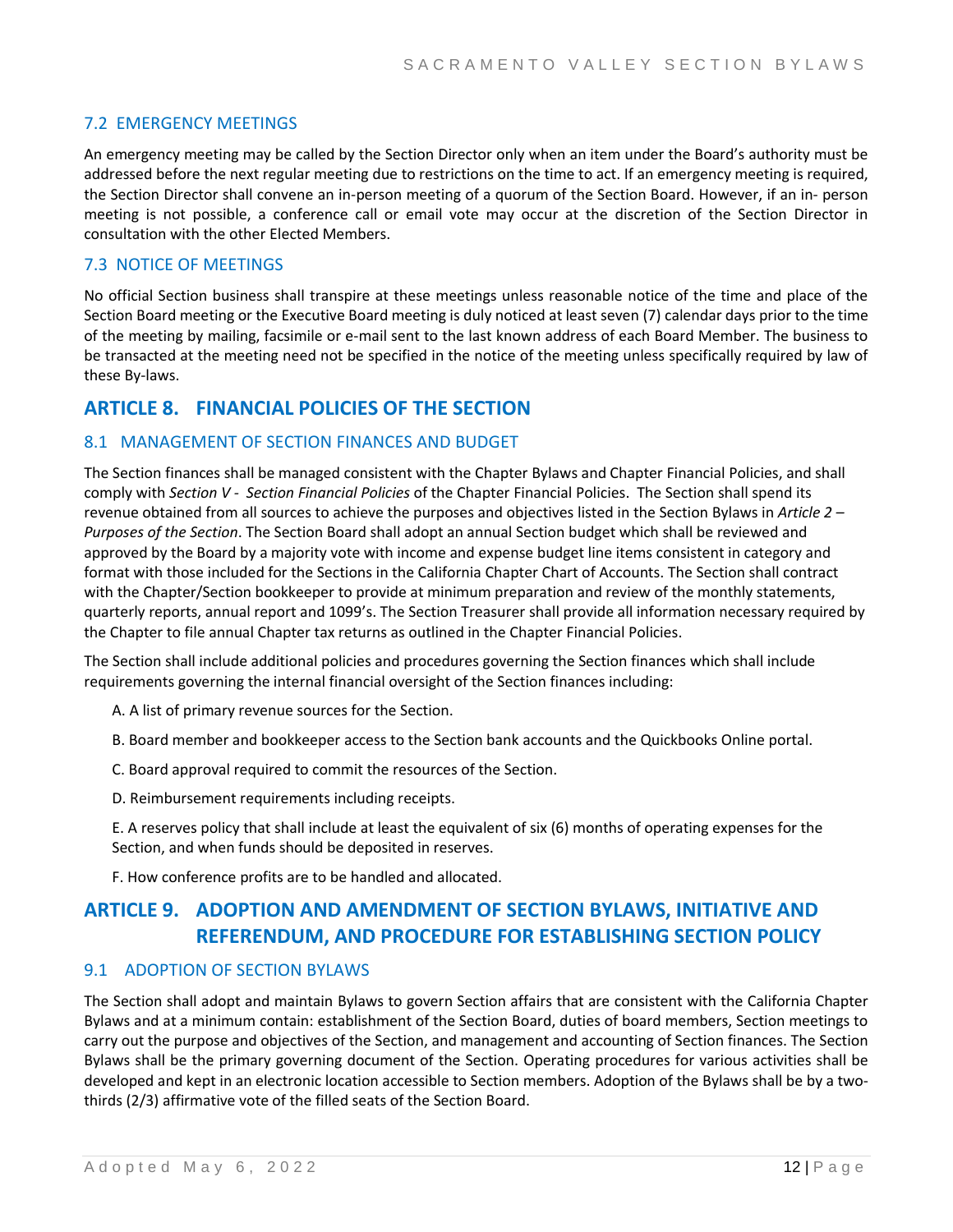# 9.2 AMENDMENT AND ADOPTION OF SECTION BYLAWS

Upon authorization of the Section Board, or upon petition of ten (10) percent of the members of the Section, any proposed amendment to these By‐Laws shall be placed on the agenda for a vote by the Section Board. No less than fifty (50) days or at least one (1) Board meeting shall be allowed from the date of placing the amendment on the agenda prior to a vote. The Section Director, with concurrence of the Board, may appoint a subcommittee to draft revisions to adopted Section Bylaws. Depending on the complexity of the revisions, issues may be identified or draft language may be presented to the Section Board by the subcommittee. The full text of drafted Bylaws amendmentsshall be presented to the Section Board in writing and placed for member review on the Section website prior to a vote. A two-thirds (2/3) affirmative vote of the filled seats of the Section Board shall be required to approve amendments to these Bylaws. The effective date of the amendment shall be the date of the affirmative vote unless otherwise specified prior to the vote. Adopted Section Bylaws and any amendments thereto shall be forwarded to the Executive Director for filing in the California Chapter office within thirty (30) days of adoption or amendment.

# 9.3 INITIATIVE AND REFERENDUM

Upon the receipt of a petition signed by not less than ten (10) percent of the members of the Section who are eligible to vote in accordance with Article 5, the Section Board shall cause any initiative or referendum measure to be placed on the ballot used for Elected Members, and be voted upon in accordance with the procedure set forth in these Bylaws for the election of Section Board officers. A majority of those voting, regardless of number, will determine the issue.

# 9.4 SECTION POLICIES AFFECTING INTERNAL AFFAIRS

The Section Director, with the concurrence of the Section Board, may from time to time, establish policies as necessary for the management of Section internal affairs, consistent with the provisions of these By‐Laws.

# 9.5 PUBLIC STATEMENTS

A. The Section's mission statement, relating to communication and advocacy, should guide all public statements by Section Board Members. Whenever possible, the Section Director shall serve as the spokesperson for the Section.

B. Public position statements and endorsements on planning issues should be reviewed by the Section Board prior to release.

C. The Section's mission does not include endorsements of candidates for public office.

#### 9.6 EXCLUSIONS

This subsection shall not exclude the Section from participating in other organizations or events wherein public statements of policy or position are made on behalf of or in the name of a non‐Section organization or event.

# **ARTICLE 10. BOARD MEMBER ETHICS, LAND ACKNOWLEDGEMENT POLICY, INDEMNIFICATION, CONFLICT OF INTEREST, AND BOARD DISSOLUTION**

#### 10.1 ETHICS

Section Board members who are members of AICP are subject to the AICP Code of Ethics in their behavior related to Board activities.

# 10.2 LAND ACKNOWLEDGEMENT POLICY

The Section shall adopt a land acknowledgement policy to develop formal statements that publicly recognize and respect indigenous Native American peoples and tribes as stewards of their traditional lands. Section meetings and member events shall begin with a land acknowledgement statement. The Section can utilize the "Guide to Land Acknowledgement APA California" posted on the California Chapter website to develop land acknowledgement statements.